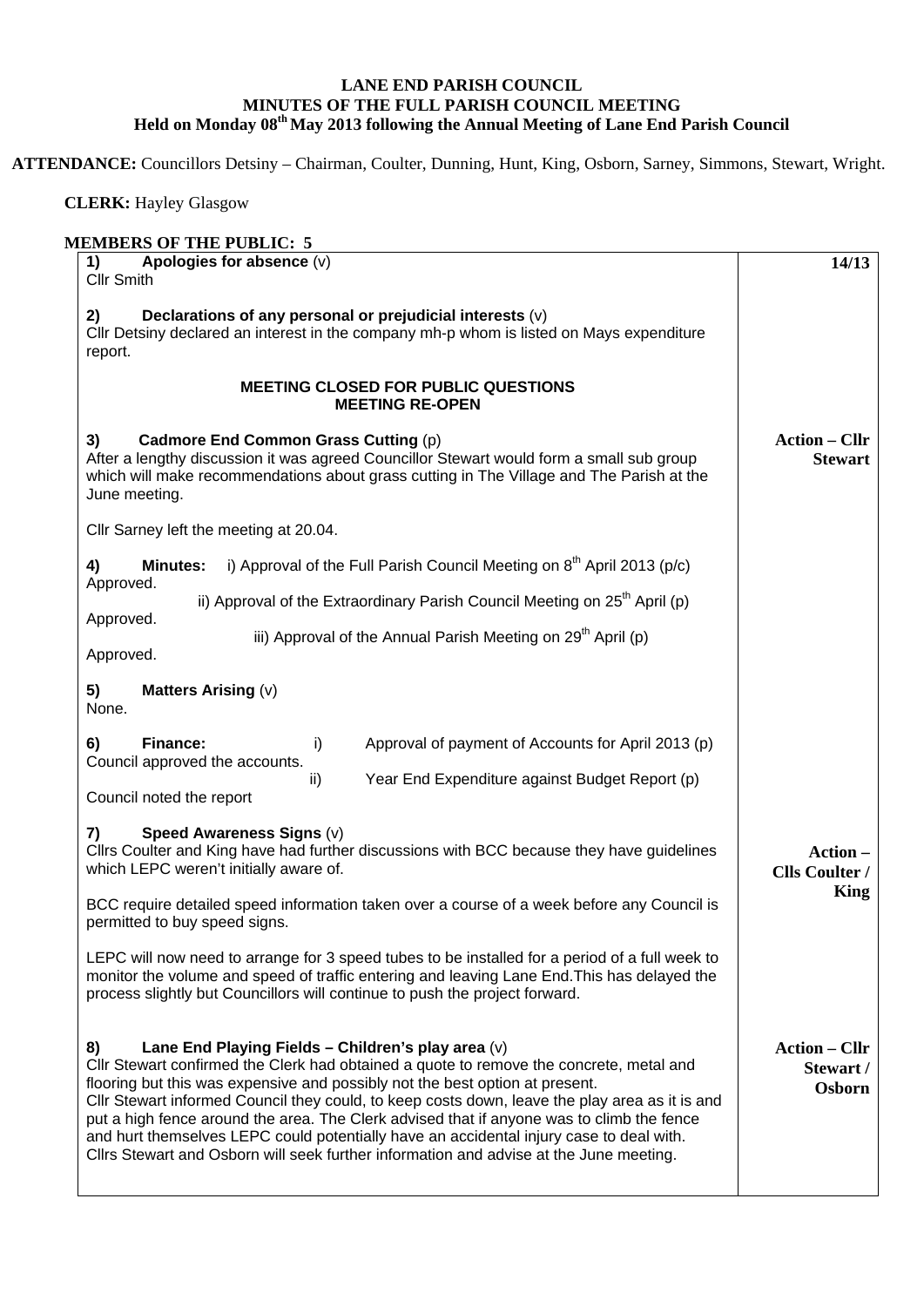| Lane End Village Fete (p)<br>9)<br>Council has booked a stall at the Village Fete. David Lett from New Meaning will be available<br>on the day of the Fete to advertise the upcoming workshops etc. The Clerk asked Councilors<br>to volunteer to help on the day and produced a draft rota and asked Councillors for comment.                                                                                                                                                                                                                                                                                    | 15/13<br><b>Action – All</b> |
|-------------------------------------------------------------------------------------------------------------------------------------------------------------------------------------------------------------------------------------------------------------------------------------------------------------------------------------------------------------------------------------------------------------------------------------------------------------------------------------------------------------------------------------------------------------------------------------------------------------------|------------------------------|
| Wycombe District Council Local Plan (v)<br>10)<br>Cllr Stewart advised Council a meeting will be held at Longburrow Hall, Stokenchurch on 4 <sup>th</sup><br>June at 7pm. All Councillors are invited to attend and should advise the Clerk if they intend to<br>do so. Cllr Stewart and Cllr Osborn confirmed they will attend.                                                                                                                                                                                                                                                                                  | <b>Action – All</b>          |
| 11)<br>Lane End Playing Fields – next steps $(v)$<br>Following the extra ordinary meeting, CIIr Detsiny has been involved with regular meetings<br>with Red Kite and New Meaning.<br>The dates of the workshops have been booked and The Clerk will advise Councillors of them<br>shortly. Hopefully Councillors can attend at least one session each<br>Katy Dunn has made significant progress on communication and has agreed the wording of<br>flyers.<br>The Clerk will check when LEPC are expected to contribute the approved £10,000 and will<br>advise at the June meeting.<br>12)<br>Clerk's report (p) | <b>Action – All</b>          |
| The Council's current bank, Yorkshire Bank will be closing their High Wycombe Branch on<br>Thursday 23 <sup>rd</sup> May 2013.<br>The Clerk has arranged for a new bank account to be opened with HSBC. The current<br>Councillors on the bank mandate will be asked to sign the new mandate to prove their identity<br>at the bank.                                                                                                                                                                                                                                                                              |                              |
| Council noted the report.                                                                                                                                                                                                                                                                                                                                                                                                                                                                                                                                                                                         |                              |
| 13)<br>Invitations to Meetings, Correspondence & Reports received (p)<br>Council noted the report.                                                                                                                                                                                                                                                                                                                                                                                                                                                                                                                |                              |
| 14)<br>Matters raised by Councillors (v)<br>Cllr Dunning reported she had been contacted by Danielle Holmes who is looking for<br>sponsorship for a bike ride to raise money for Lane End Primary School. The Clerk advised<br>she had forwarded a donation form and Council can make a decision when the form is<br>returned.<br>Cllr Dunning reported she is involved in recruiting a Youth Worker. Cllr Detsiny asked Cllr<br>Dunning if she can produce a paper on the status of the Senior Youth at the June meeting.                                                                                        | <b>Action – All</b>          |
| 15)<br>Planning: To consider new applications and receive Wycombe District Council<br>Decisions and Appeals (v)                                                                                                                                                                                                                                                                                                                                                                                                                                                                                                   |                              |
| <b>New Applications</b><br>Case Ref:<br>13/05836/FUL Address: Withurst Church Road Lane End Bucks<br><b>HP14 3HL</b><br>Proposal:<br>Householder application for construction of replacement single garage to<br>front.<br>No objections.                                                                                                                                                                                                                                                                                                                                                                         |                              |
| Case Ref:<br>Address: Trees on land adjacent to OS parcel 9347<br>TPO5/2013<br><b>Ellis Way Lane End</b><br>Proposal:<br>Tree preservation order<br>Refer to the tree specialist.                                                                                                                                                                                                                                                                                                                                                                                                                                 |                              |
| Case Ref:<br>13/05803/FUL Address: Lower Court Farm Marlow Road Lane End<br><b>Bucks HP14 3JP</b><br>Proposal:<br>Retrospective application for retention of roof extension and part change of<br>use of agricultural building to residential ancillary to dwelling house<br>No Comment.                                                                                                                                                                                                                                                                                                                          |                              |
|                                                                                                                                                                                                                                                                                                                                                                                                                                                                                                                                                                                                                   |                              |